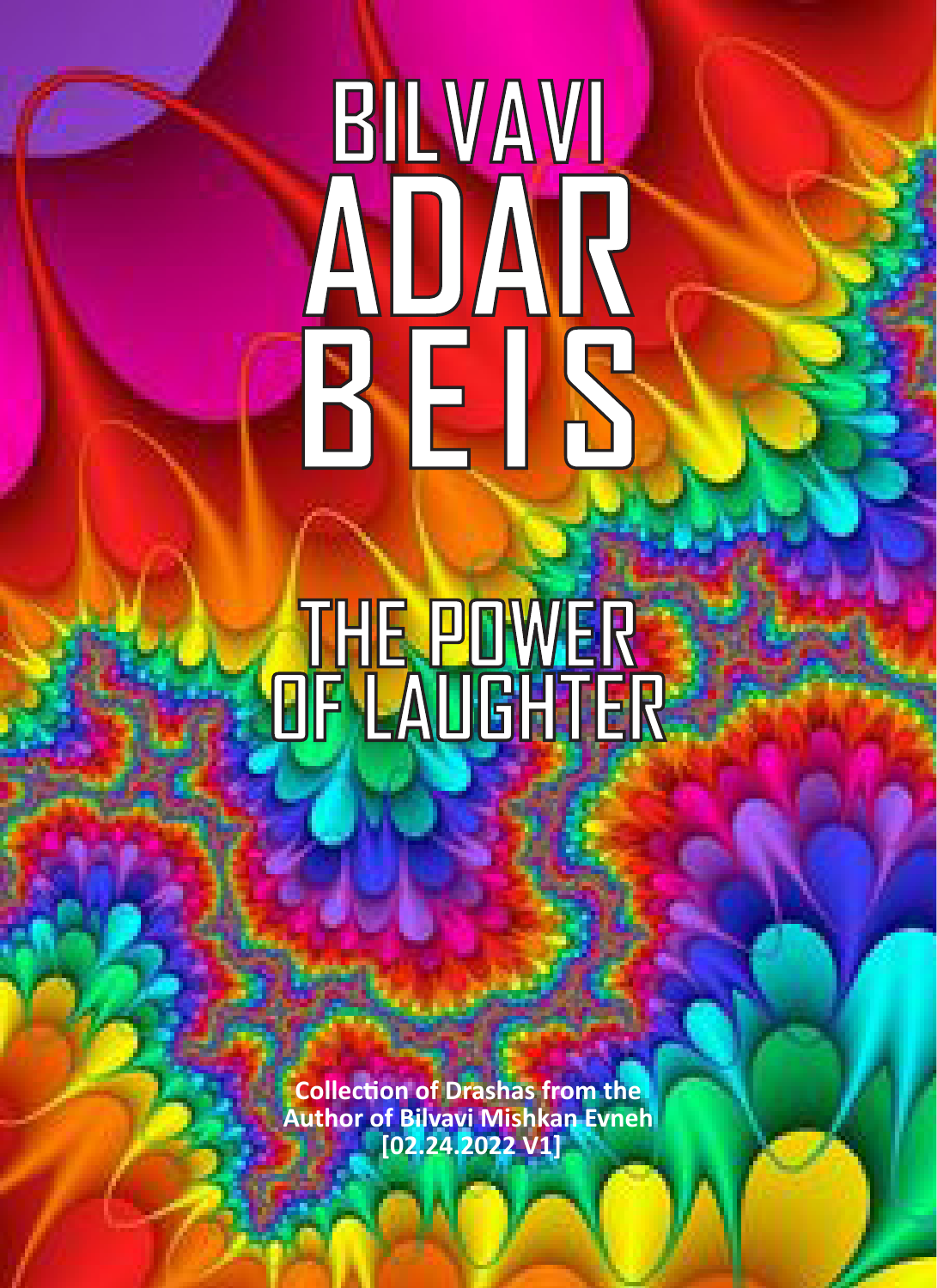

|  |   | THE EXTERNAL USE OF LAUGHTER: REMEMBERING SOMETHING FUNNY __________________________________3 |  |
|--|---|-----------------------------------------------------------------------------------------------|--|
|  |   |                                                                                               |  |
|  |   |                                                                                               |  |
|  |   |                                                                                               |  |
|  |   |                                                                                               |  |
|  |   |                                                                                               |  |
|  |   |                                                                                               |  |
|  | 8 |                                                                                               |  |
|  |   |                                                                                               |  |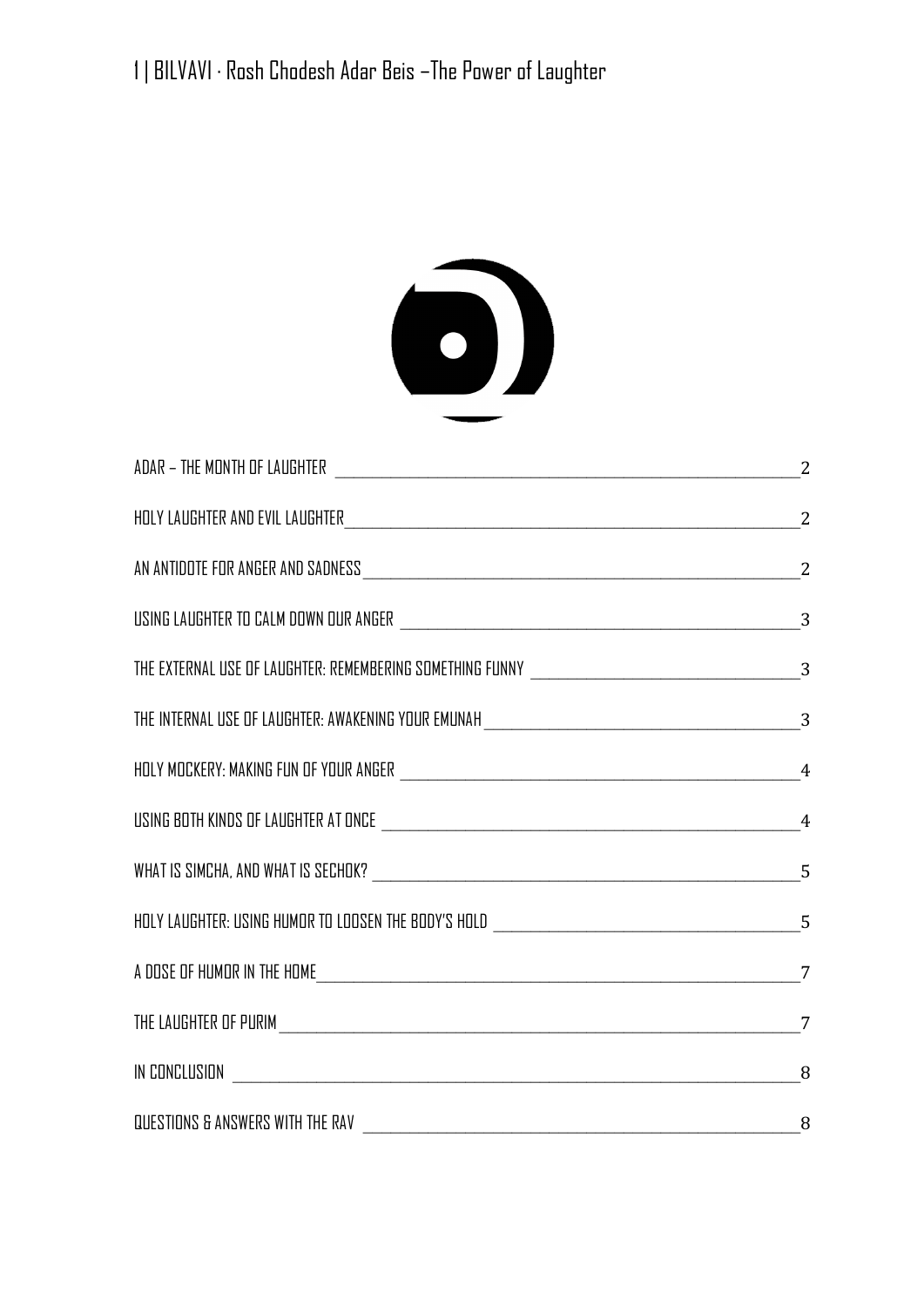# Adar Beis – The Power of Laughter

### <span id="page-2-0"></span>Adar – The Month of Laughter

With the help of Hashem, we are now in the month of *Adar Beis*. Here we will continue what we began to discuss last month in *Adar Aleph*, where we spoke about the power of *simchah* /happiness. Now we will speak about another power found in the month of Adar, *sechok*/laughter, [1](#page-2-3) and how we can use this power with our soul.

### <span id="page-2-1"></span>Holy Laughter and Evil Laughter

The power of laughter, as with every other power in the soul, can be used for either good or evil.

On the one hand, we find that Sarah Imeinu named her son "*Yitzchok*" because she had *t'zchok* /laughter when she first heard that she would have a child; she laughed at the fact that she would be able to have a child in her old age. This was a holy kind of laughter. On the other hand, there is also an evil kind of laughter, as one of the prophets lamented: *"I have been made into laughter all along, and of what is this festivity about?"*

Thus, we find *sechok* (or *tzechok*) *d'kedushah*/holy laughter by Yitzchok *Avinu*, and also evil *sechok*. What is holy laughter, and what is evil laughter?

First of all, before we explain when laughter is holy and when it is evil, we should know that it is difficult to understand how laughter can be holy. Laughter is usually associated with frivolity, which causes us to stop being serious; it is something that deters us from being focused on our inner, spiritual world. It prevents us from the levelheadedness that is required for having *yiras shomayim*/fear of Heaven. How can laughter be holy, then? And how can it be that Yitzchok Avinu's name comes from the term *tzechok/*laughter?

Let us therefore see what the role of laugher is.

### <span id="page-2-2"></span>An Antidote for Anger and Sadness

 $\overline{a}$ 

There are two positive ways to use laughter.

(1) Laughter can take away one's sadness. Sadness can also be resolved through the power of *simcha*/happiness, which we spoke about last month. But another power which can counteract sadness is *sechok*/laughter, which is the other aspect that is contained in the month of Adar. (We will soon explain what the difference between *simchah* and *sechok* is.)

<span id="page-2-3"></span><sup>1</sup> Sefer Yetzirah (5:5) lists "sechok" (laughter) as the defining characteristic of the month of Adar.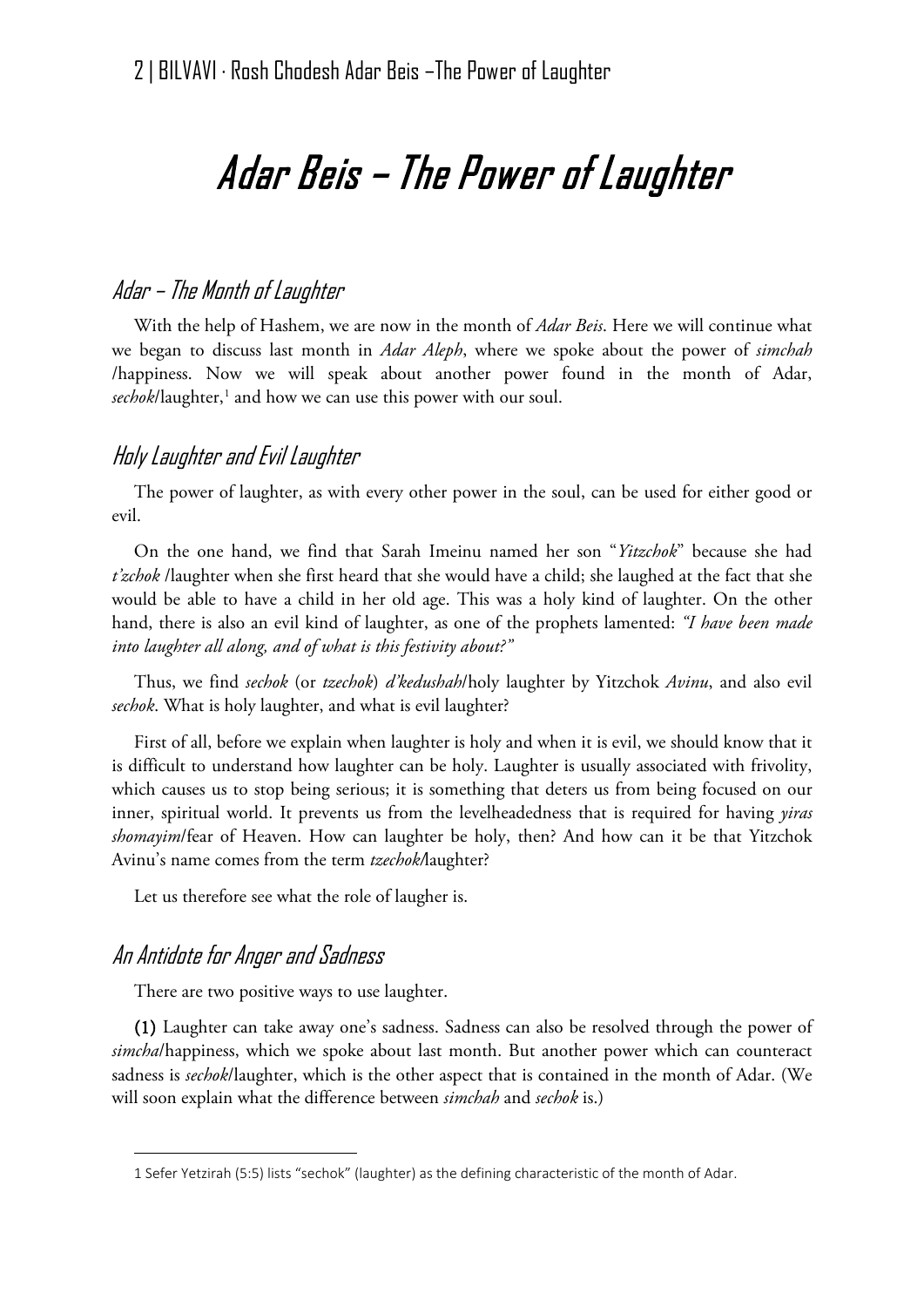(2) Another positive use of laughter is that it can counter anger. When a person is angry and we get him to laugh, we can see that his anger immediately cools down and he becomes calm. There is something about laughter that dissipates anger.

### <span id="page-3-0"></span>Using Laughter to Calm Down Our Anger

Let us discuss the second positive use of laughter which is its' power to calm us down when we are angry.

Rav Yitzchok Kaduri zt"l was an elderly *Gadol* in Eretz Yisrael who was *niftar* recently (in 2006). He lived to be over 100 years. When he was asked how he merited to live so long, he answered that it was because every time he was about to get angry, he laughed instead, which made his anger subside.

When a person is angry, his heart is filled with what the *Gemara* calls "boiling of the blood" /*resichas damim*. Through laughter, one cools off the "boiling of the blood" which fuels anger. Let's explain how, indeed, laughter can calm anger.

### <span id="page-3-1"></span>The External Use of Laughter: Remembering Something Funny

First of all, we should know that this is not the only technique we can use against anger. There is both an external and an internal way to use laughter, in order to deal with anger. The external way to use laughter, which we are about to explain, is one of the solutions brought in the works of our Rabbis.

How can a person use the external method of laughter to calm his anger? When one is about to get angry, one should imagine a situation which getsone to laugh. Remember something funny you once saw, heard, or read about, which made you laugh; and imagine it strongly. You will find that this calms the soul.

### <span id="page-3-2"></span>The Internal Use of Laughter: Awakening Your Emunah

The internal way to use laughter to counter anger is to remind ourselves of *emunah,* when we remind ourselves that everything that happens is from Hashem. When we realize that we were wrong in how we originally thought, we are then able to laugh about it.

This is the inner way to use the power of laughter. You thought it was supposed to be a certain way, and now you realize that it's not how you thought, because Hashem planned otherwise. *"My thoughts are not their thoughts."* Anytime that one wanted something and thought that this was the logical course to take to make it happen, and it didn't end up happening as one thought it would - one can remind oneself of *emunah,* that Hashem is in charge and that Hashem knows better than him, and this can get a person to laugh.

Such laughter will be stemming from *emunah*. We can laugh at the very fact that we had thought that things should be a certain way, and then realized that Hashem had other plans in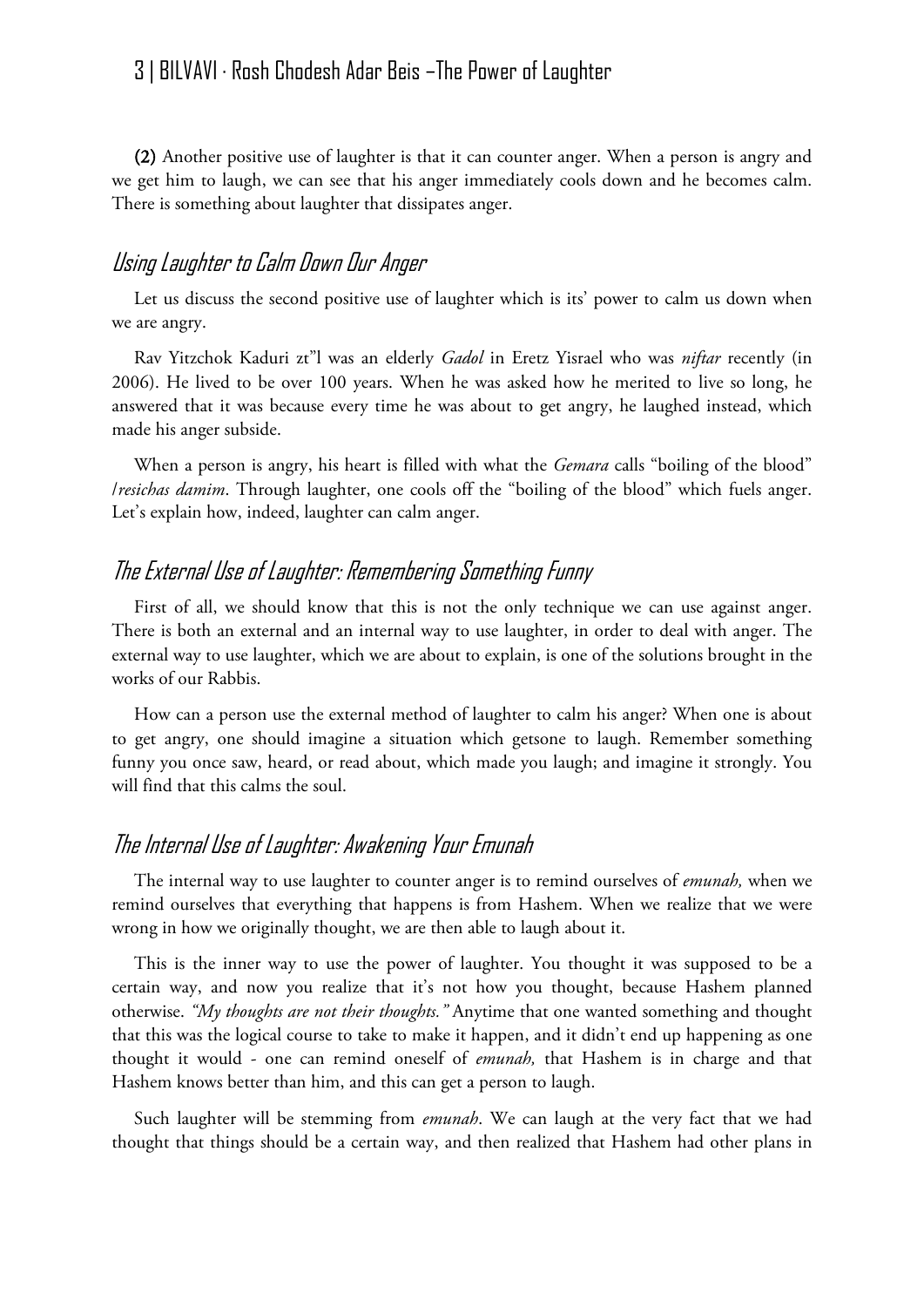mind for us. One realizes, "Hashem is running the world, not me!" It can actually bring you to laughter – a holy and deep laughter that stems from a realization of *emunah*.

We will give a parable that illustrates this idea. If a lion and a cat get into a fight and the cat got away alive, should the cat feel bad and cry about the fact that the lion defeated it? Instead of crying, it should laugh, because it is laughable for the cat to want to win a fight with a lion. Why is this laughable? Because when things don't go our way, this was how it was supposed to happen, so there is no reason to cry; instead, it can awaken us to laughter.

The lesson we can take from the parable of the cat and lion is: why should we cry when things don't go our way? Whatever happened to us was supposed to happen, because Hashem runs the world. Instead of being angry that something didn't go our way, we should laugh. This laughter can calm down our anger.

However, in order to use laughter in an inner way to calm down our anger, one needs clear *emunah* and one needs to feel *bittul*/self-nullification to Hashem. If we do not have clear *emunah*, we will only get angrier when we remind ourselves that things didn't go our way. Thus, the clearer one's *emunah* is and the more one agrees to submit one's will to Hashem's will, the easier one will be able to laugh at oneself when things don't go one's way. This is a very deep way to use the power of holy laughter.

### <span id="page-4-0"></span>Holy Mockery: Making Fun of Your Anger

*Chazal* say that "all *leitzanus*/mockery is forbidden, except for mocking *avodah zarah*/idol worship." Besides for the basic meaning of this, which is also true, a person can also mock the *yetzer hora*/evil inclination which is present inside his heart. The *yetzer hora* is called the "strange god that resides in a person", it is called "a spark of idol worship" inside one. One can make fun of the *yetzer hora* inside oneself, the "internal *avodah zarah*" - when one reminds oneself to have *emunah.*

It is permissible to "make fun" of one's *own yetzer hora* – i.e. his anger - when one's will doesn't happen; and one should indeed do so. This is the concept of *leitzanus d'kedushah/*holy mockery, which can remove anger.

### <span id="page-4-1"></span>Using Both Kinds of Laughter At Once

To summarize thus far, there are two ways to calm ourselves down when we are about to get upset – an external way to use laughter, and an inner way. The external way is to remind ourselves of something funny. The internal way is to summon forth our *emunah* and laugh at ourselves that Hashem had different thoughts and plans to the ones we had.

We must emphasize that the external method of remembering something funny should be used only in tandem with the inner part of the solution which is reminding ourselves to have *emunah*. Every matter has an external and an internal layer to it, and we need both of these aspects. Therefore, we need to make use of both the external and internal aspects, when we use the power of laughter. If one just uses the external part and doesn't use *emunah*, this is like a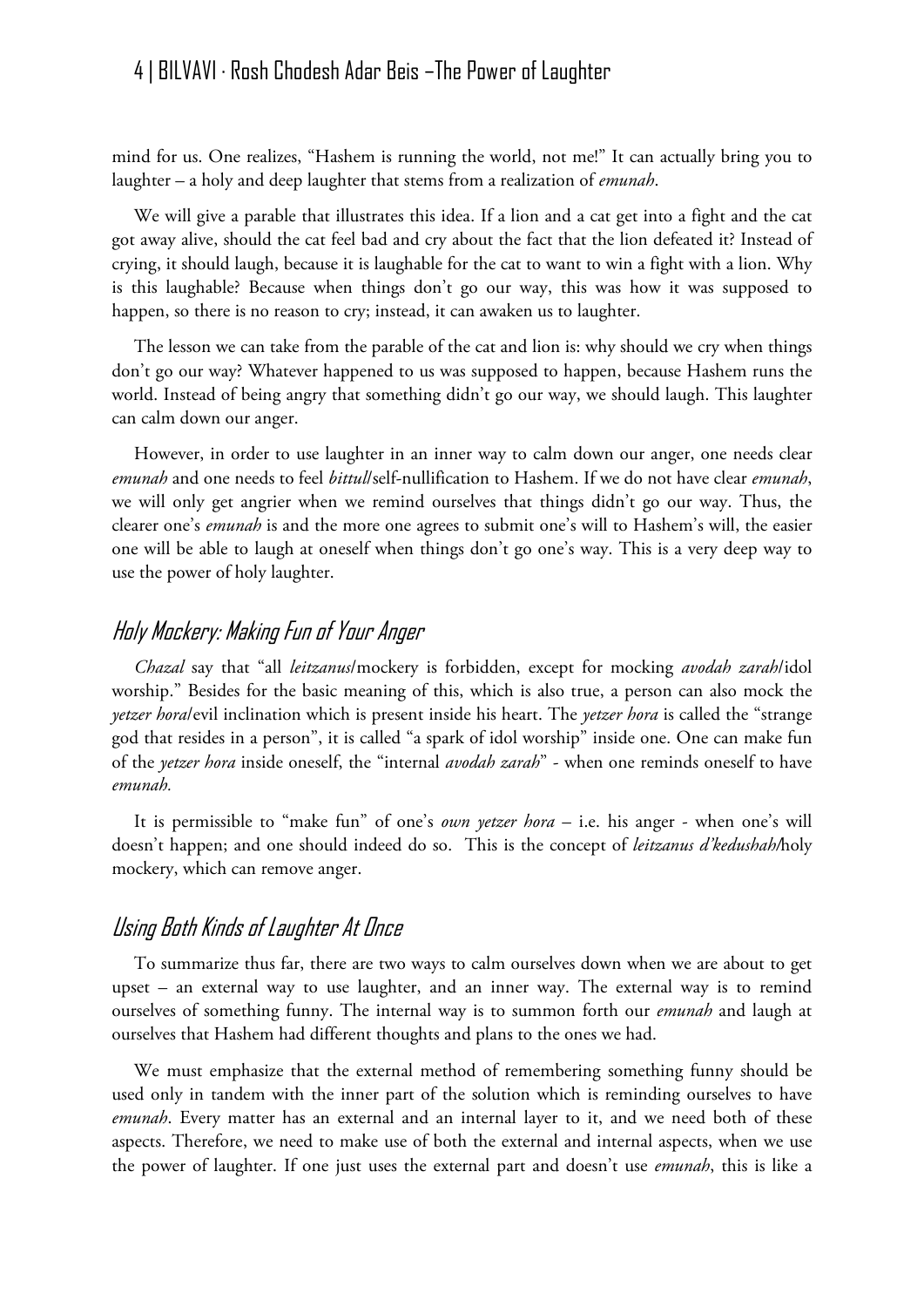body without a soul. It is the way of the gentile nations of the world, not the way of the nation of Yisrael. The balanced approach is to use both of these methods together in our laughter. Through using both *leitzanus d'kedushah/*holy mockery and *sechok d'kedushah*/holy laughter, we can merit with Hashem's help to weaken our anger.

### <span id="page-5-0"></span>What Is Simcha, and What Is Sechok?

Let us continue to discuss how we can remove sadness through *simchah*/happiness and *sechok*/laughter/mockery. First, let us understand the difference between *simchah/*happiness and *sechok/*laughter.

*Simchah* means that I have a genuine reason to be happy. We can find *simchah* both in the spiritual as well as in the physical areas of life. A Jew can feel happy when he thinks about the fact that he is a Jew, or when he merits helping others and being kind to others, etc. Even physical accomplishments can make us happy: we are happy when we buy a house, when we get married, or when we find something that was missing, etc. Thus, *simchah* is when I am happy with something that's here and is tangible.

*Sechok*/laughter, though, comes from something that isn't – not about what is. The word "*sechok"* comes from the word *"shechok"*, which means to "grind" (from the term '*shechikas samimanim',* "grinding of herbs"). When you grind, you are making something that "is" into something that "isn't". This is also the root behind *leitzanus*/mockery – when a person mocks something, he is nullifying its' importance and making it into something that "isn't".

Thus, *simchah* is when I am happy with what is, and *sechok* is when I am happy with something I have nullified.

With *sechok,* one is happy with something that is non-existent, because the very concept of *sechok* is that it attaches one to a non-existent world. *Simchah* connects me to that which exists, while *sechok* brings one into the non-existent (even when it is holy). *Sechok/*laughter is synonymous with *leitzanus/*mockery and joking, which is rooted in the word "*tzeil",* "shadow" - a lack of light - an absence of something that is, and instead something that isn't.

Therefore, when we laugh or when we hear laughter, we are connecting ourselves to a nonexistent world. We don't think about what we are laughing about, we just laugh. That in itself is an attachment to the nonexistent. Now let us learn about how this power is used in the side of evil and how it can also be used in the side of holiness. Whether it is used for holiness or for evil, however, *sechok* is always about becoming attached to that which doesn't exist.

### <span id="page-5-1"></span>Holy Laughter: Using Humor to Loosen the Body's Hold

We find in the *Gemara* that some of our Sages would begin their lessons with a *milsa d'bedichusa* – with something humorous. What was the purpose of this? It is because every person has a body and a soul. Our body covers our soul, and therefore there are many physical aspects of our being which prevent us from getting into the inner, spiritual light that is our soul. One of the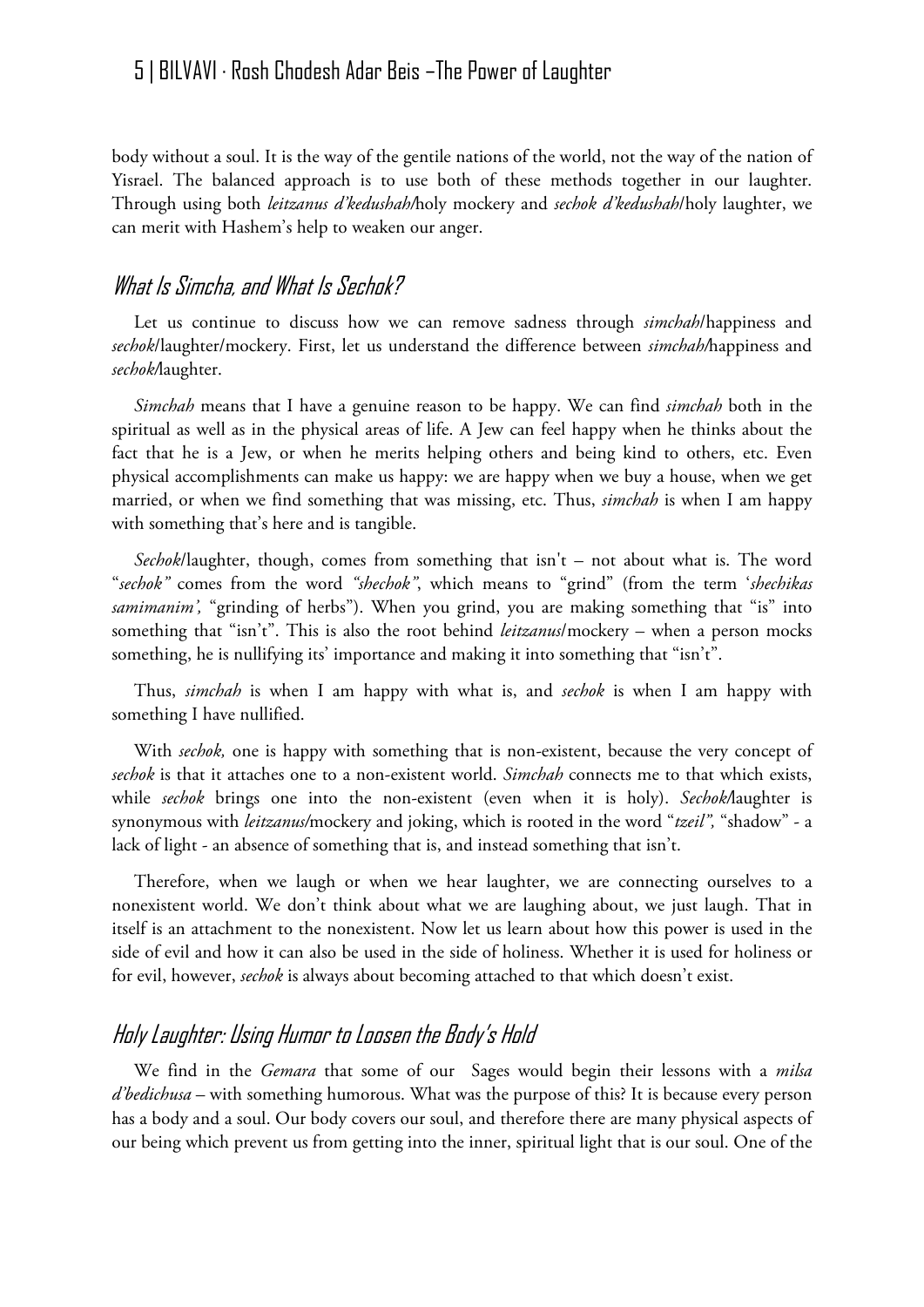ways to shed our physical layers is to use the power of *sechok*/*leitzanus*/laughter/mockery for holiness.

How does it work? Laughter connects us to the nonexistent, which in turn sheds our physical layers. We can then immediately return to our inner reality, the world of our *neshamah*/Divine soul. This is the purpose of holy laughter: it can help us free ourselves, to have *purkan/*freedom from our normal physical restraints, and connect us directly to our inner world.

Soon we will see how this is both used for evil and holiness; but this is the concept of how laughter works. It loosens up our physicality, and when used for holiness, it enables us to go free from our physical restraints and enter into our inner world of the soul.

Based upon this, let us understand the following. If someone is already solidly anchored and connected to his inner world, using laughter can help him get past his physicality, and enter directly into his inner world. But if a person is not yet in touch with his inner world, or if he has a very minimal revelation of it, laughter will disconnect him from physicality. Where does he return to afterwards? He returns to the materialism wherein he is found. Laughter not only doesn't help him at all, it even damages him internally, because he gets used to frivolity which leads him towards sin, and he gets used to connecting to the nonexistent.

This is the depth of the difference between holy laughter and evil laughter. Holy laughter was used by the Sages when they began their Torah lesson. It is used by someone who is already connected to his inner world, where he can use laughter in order to enter directly into the soul; after laughter, this kind of person can maintain his connection to his inner world. But those who have no inner world to connect to, are not using laughter to enter into their inner world. They are using laughter simply to escape sadness, and when they are done laughing, they return to where they were before – and their laughter did nothing for them.

Take sleeping, for example. There are two general reasons why people sleep. A person who has no connection to his inner world sleeps because he loves to sleep. An inner person sleeps to energize his body so that he will be able to get up the next day refreshed to serve the Creator. There are some people who sleep because they want to feel the lethargy of it, which further attaches them to the heaviness of materialism and physicality. On this it is said, *"Lazy one, until when will you sleep?*" But a person who cares about his spiritual state will go to sleep because he needs to refresh his body, so that he can serve Hashem properly. He enters into sleep so that he can return to his inner world afterwards.

The same is true for laughter and mockery. Most people enjoy mockery because they enjoy the humor and they get a kind of vitality from it. This is the evil use of laughter and mockery. But if a person uses mockery in order to free himself from the body's hold, through using humor, such humor is "holy laughter." It is calming the body and helping him reveal the inner world of his soul. Thus, if a person is connected to his inner world and he uses humor to loosen up his body, this is "holy laughter".

How indeed can we know if we used laughter for the right reasons or not? We can see what happens afterwards. What was I like before the laughter, and what is I like afterwards? If a person finds that he is more frivolous about his *ruchniyus* after he is finished with his fit of laughter, it is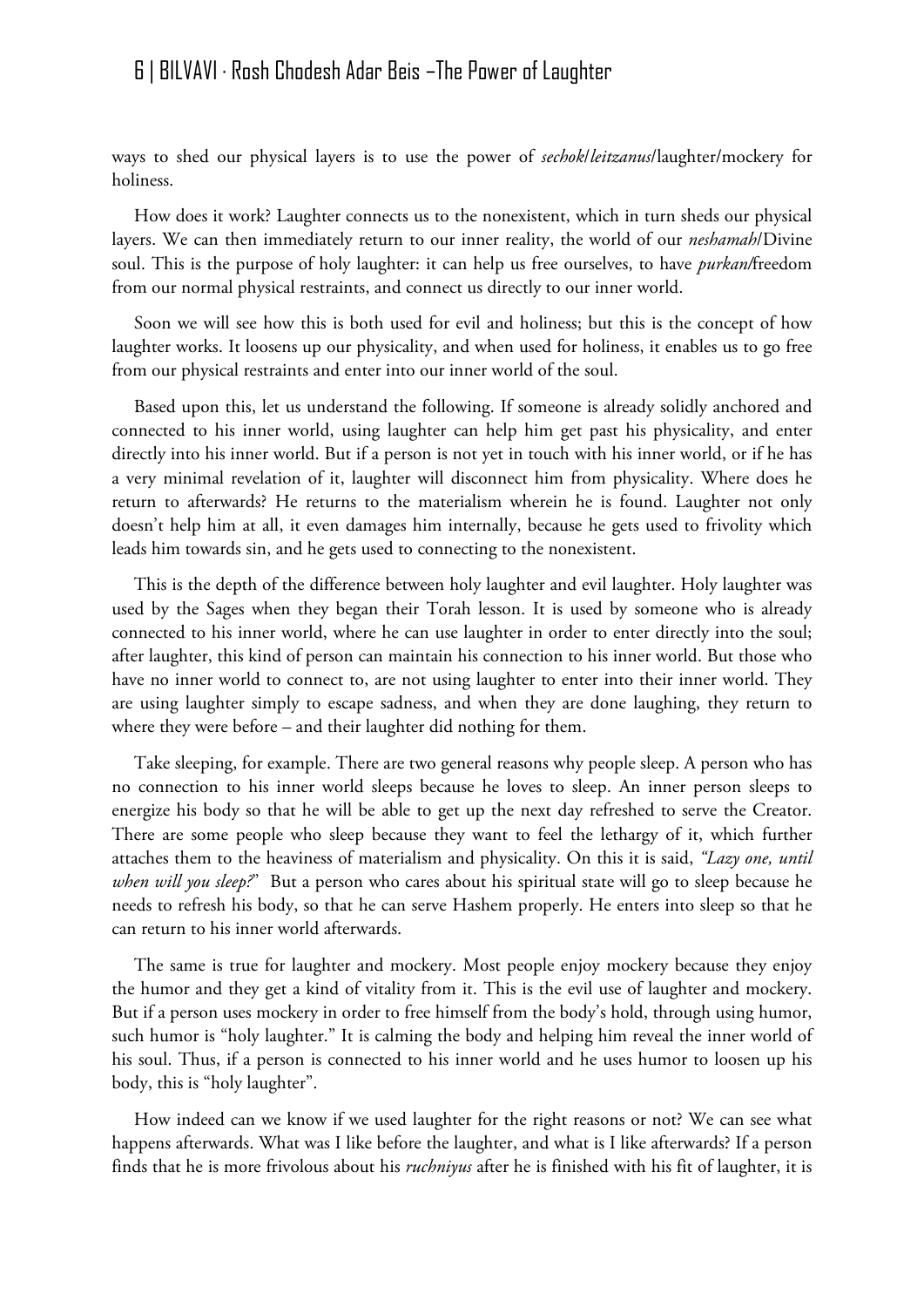a sign that he didn't laugh for the right reasons. But if a person is able to return to being serious about his *ruchniyus* even after laughing, it is a sign that he has laughed for the right reasons, and then his laughter was holy.

### <span id="page-7-0"></span>A Dose of Humor in the Home

There is another important point to mention. The *Chazon Ish* wrote that there must be a pleasant atmosphere in the home, and that a little bit of humor is necessary for this. We need to create a calm atmosphere in our homes, because there are many stressful situations that arise in the home with our spouses and our children. With a good dose of humor, these stressful situations become easier to deal with – both for ourselves and for the rest of the family. This is a more basic level which can be worked upon, whether one has reached holy laughter or not.

It takes wisdom to know exactly how much humor is needed in the house – what to joke about, and what not to joke about. This requires some thinking. But the point is that we need to introduce a certain amount of humor into our home - we need to figure out how much humor is needed, as well as where to draw the line.

### <span id="page-7-1"></span>The Laughter of Purim

 $\overline{a}$ 

Now that we are approaching Purim, we need to reflect: what kind of laughter should we have on Purim, and what kind of laughter should we avoid?

The laughter that is contained on Purim represents the second kind of holy laughter we described here, which is when we use laughter to ward off anger when things don't go our way. Through the story of *Megillas Esther*, we keep seeing how everyone's plans were foiled. Achashveirosh wanted to have his way, Vashti wanted to have her way, and Haman had all his grand plans to destroy all of us. But in the end, Hashem's plan prevailed over all of their plotting. This is the deep laughter we can experience on Purim.

We should draw forth our holy laughter on Purim from the story of the *Megillah*, and after that, we can access this power of laughter in our own souls. After studying the events of Divine Providence in the Purim story and one reaches a deep place of laughter in our soul, this is the holy laughter of Purim, where we use external characters as a way to enter inward.

But if a person does not draw his laughter on Purim from this source and just laughs on Purim like everybody else found in our streets on Purim, who are laughing an evil kind of laughter – such laughter is rooted in the terrible *kelipah*<sup>[2](#page-7-2)</sup> that is Amalek. It is nothing but evil *leitzanus*. Amalek's defining trait is *leitzanus*, as the verse describes about Amalek: **לץ ,יהיר זד**" **"שמו***"* –*A rebellious, arrogant one; a scoffer is his name."*

To our chagrin, most of the laughter on Purim that takes place is not "erasing" Amalek – it is instead the very laughter of Amalek, who laughs an evil, mirthless laughter. Only after revealing deep *emunah* can a person laugh on Purim in a way that erases Amalek. But if a person is

<span id="page-7-2"></span><sup>2</sup> kelipah - impure spiritual "husk" or "shell" which conceals holiness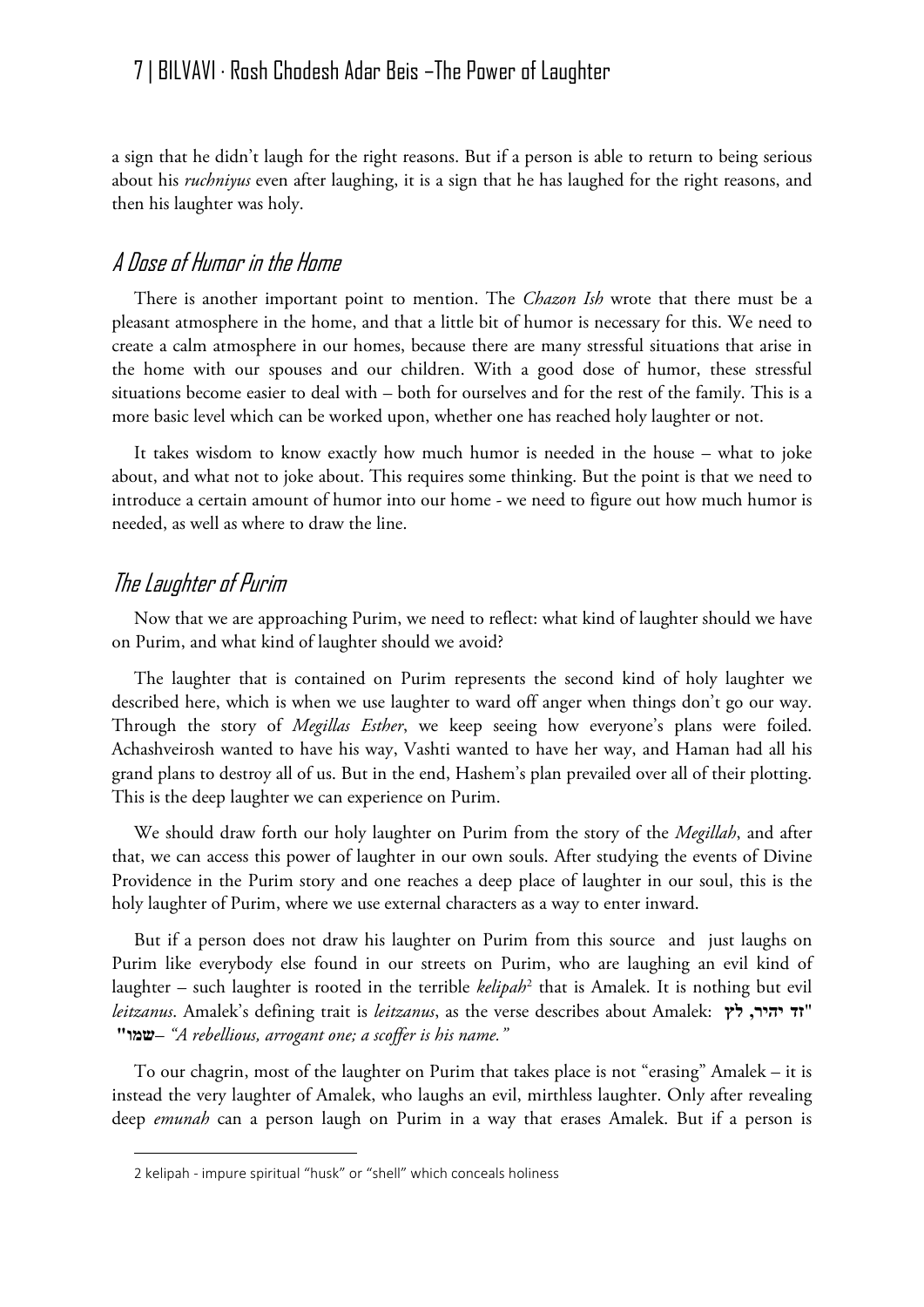'connected with Haman' [through frivolous laughter that doesn't emanate from *emunah*] on Purim, his laughter is not being *moche/*erasing Amalek, and he is rather being *mechayeh*/sustaining Amalek, *chas v'shalom*. Therefore, as Purim draws closer, we should reflect into what kind of laughter we want to have on Purim. Do we want inner laughter or do we want superficial, evil laughter?

The holy kind of laughter which brings a person to have more *emunah* is the laughter that brings a person to the true *simchah.* It is when one laughs at oneself, by nullifying one's own will to Hashem's will. Where he makes *leitzanus* out of his own "inner *avodah zarah"* – and then he comes to experience *simchah* in *HaKadosh Baruch Hu*, as it is written, **'בה צדיקים שמחו***,"The righteous rejoice in Hashem."*

### <span id="page-8-0"></span>In Conclusion

May we merit from Hashem to avoid the evil kind of laughter, all of us together, and to instead reach the holy kind of laughter, which erases our anger and sadness - and through this, we should be *zoche* to connect ourselves to Hashem Himself, in these times of celebration and *simchah. Amen*, and *Amen*.

## <span id="page-8-1"></span>Questions & Answers with the Rav

### **Q1:** *How can Yitzchok Avinu have both the middos of "gevurah" (restraint) and "sechok" (laughter)? Why isn't this a contradiction?*

A: Excellent question. *Chazal* say that "Who is strong? The one who overcomes his inclination." When a person overcomes an aspect of his character, any emotion or thought, he gets rid of the inner "*avodah zarah"* within him – the spark of idol worship which is the antithesis to *emunah* in Hashem, the "other gods" which a person serves within himself: the drives of his *yetzer hora*. Thus, Yitzchok Avinu overcame these "other gods", and this was his *gevurah*, which revealed the depth of *sechok*.

### **Q2:** *Does it start with gevurah (restraint), or with sechok (laughter)?*

**A:** Without *gevurah* a person wouldn't be able to have *sechok*. But it is *sechok* which enables a person to have *gevurah.* Without *gevurah*, a person cannot persevere. Through *gevurah*, a person is able to have *bittul* (self-nullification), which is also known as *yiras shomayim* (fear of Heaven). The depth of *gevurah* is for one to be prepared to nullify his will, which brings a person to have *sechok*, and *sechok* brings a person to *simchah*. So *gevurah* brings a person to *sechok*, and when *sechok* is actualized, this is the depth of *gevurah*, and this brings a person to complete *simchah.* The *sechok* is the completion of the *gevurah*.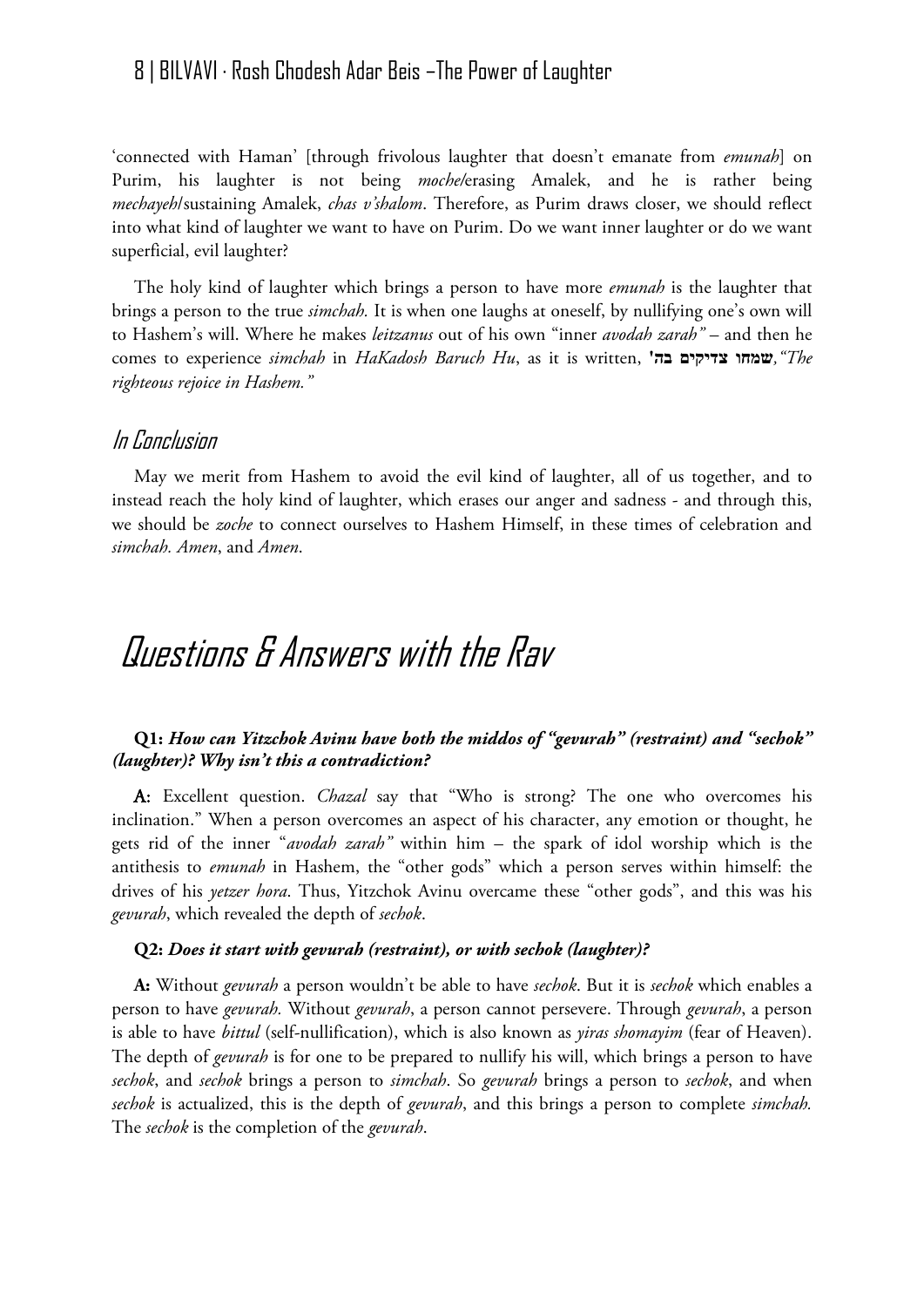### **Q3:** *Can the Rov explain what the "sechok" will be in the future when Moshiach comes, which is what we say in the possuk,* **פינו שחוק ימלא אז***")Then our mouths will be filled with laughter")?*

**A**: The *sechok* of the future will be that there will be no more free will, and then we will realize that all the things that ever happened in history the world are all a joke, because we will see that it was Hashem who made it all happen. This will be the complete, ultimate laughter which will emanate from our *emunah*.

### **Q4:** *How do we balance seriousness (working hard on ourselves) and laughter (based on emunah that everything is in the hands of Hashem) in our life?*

**A:** That is a very good question. It is complicated. To give a brief answer to this, there is a verse, **לשון מענה' ומה לב מערכי לאדם**")*To a man belongs the arrangements of his heart*"); the depth of our power of *bechirah* (free will) comes from the heart's search for the truth and from the will for holiness. The rest is up to Hashem. Our entire *avodah,* from a deeper understanding, is to perform deeds that purify our heart which brings us to the greatest possible purity of heart we can reach. All that we can do is to choose to act correctly when we access the depth of our heart, and that is our role in *bechirah*. When a person truly purifies his heart, his actions will surely be the will of Hashem. But the actions we then do are not really from our own free will; they are done by Hashem, for Hashem "does" everything.

If so, being that Hashem does everything, what is the depth of our *bechirah* and our *avodah* on this world? The depth of our *avodah* is to purify our heart as much as we can, and to perform deeds from a purified heart. But our actual *avodah* is always **"לב מערכי** –"it is only that part which is "*to man*", in our hands to do. That is entire role on this world, and it is only this aspect which we can get reward for. Although it is ultimately Hashem Who does all actions, it is still a result of our free will, therefore, we will get reward for it. Therefore, a person has to try his best, and the rest is up to Hashem.

### **Q5:** *How can a person know if his motivations are pure or not?*

**A:** This is a complicated matter, and there are two factors involved with this. Part of our motivations we can clearly identify as holy, and we can clearly identify other motivations that are not holy. All of that is found within our conscious (*muda*, or *hakarah*). However, we also have subconscious motivations (*tat-muda,* or *tat-hakarah*), and even deeper than that layer is the area of above our conscious (*al-hakarah*, or *al-muda*).

The areas of subconscious and above-conscious are hidden from our consciousness and it is subtle *avodah* to get to know them, and there are several methods explained of how to access it. Firstly, though, we need to begin with identifying our conscious motivations. We can know clearly what we want and what we don't want, what we like and what we don't like. Using this area of our consciousness, we can feel if we are having a pure motivation for something or not.

Now, in order to tap into our subconscious and above-conscious, this is a very deep and complicated matter to know, and our greatest leaders worked their entire lives at uncovering their subconscious and above-conscious. In general terms, Rav Dessler zt"l explained that we are able to know what our subconscious motives are by paying attention to our quickly passing thoughts.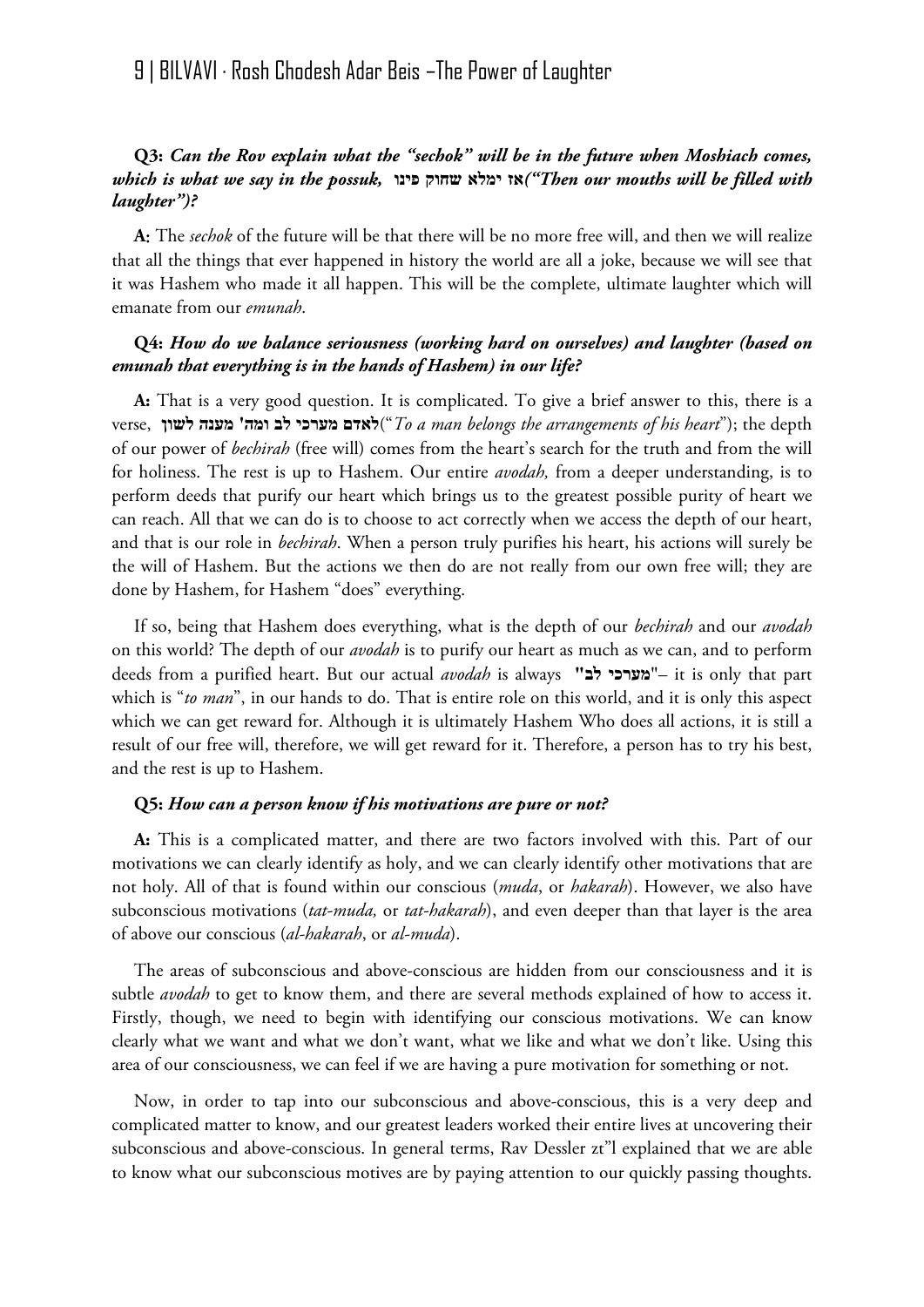These include thoughts that we like to push away sometimes because we are uncomfortable with such thoughts. Those thoughts make their appearance sometimes and we tend to quickly push them away, and all of this takes place very quickly and we often don't register it. But if we pay attention to those quickly passing thoughts, we are able to discover the thoughts that are coming from deeper in our soul – the area of our subconscious. These are thoughts which we usually think have nothing to do with us. They can be either be positive and holy thoughts, or they can be more shameful and evil kinds of thoughts. When we discover those thoughts, we gain an entirely different awareness towards what's going on inside ourselves.

Most people only recognize themselves from the most superficial area of their conscious. There is almost no one who completely recognizes his true self. However, the more a person goes deeper into himself, the better he can recognize himself. There are many other ways as well (besides for the one we mentioned here), that are explained by our Rabbis of how a person can get deeper into his subconscious.

There is another way brought by our Rabbis of how one can know his deeper motivations: through our dreams at night<sup>[3](#page-10-0)</sup>, which show a person his deepest desires that he had during the day. This is based on the verse, *"On my bed at nights, I sought that which I loved."* Dreams show us what we thought about during the day, as *Chazal* state, that a person only dreams about at night that which he fantasized about during the day; and in addition, they show us what our deeper subconscious desires are. Even when we dream at night of total fantasies, those fantasies are like the 'waste products' that are produced from our thoughts and desires, so even the fantasies tell us a lot about ourselves. However, getting to know ourselves through dreams requires much specific guidance.

There were other ways as well which our leaders used in order to know their subconscious. Reb Yisrael Salanter writes about several different ways of how to know it. But these are very subtle matters.

### **Q6:** *If someone is down or depressed, is there anything wrong with trying to get him to laugh?*

**A:** This is a very general kind of question, and generally speaking, the answer is, yes. However, usually when people do this, they end up falling too far into the laughter and then they end up back in depression afterwards.

There is a kind of therapy where people use laughter as a way to heal people from their problems, but the problem with this kind of therapy is that the therapist himself will become too caught up in his own laughter, and in the end he will also need therapy. Only a person who is solidly anchored to his inner world can know how to use laughter to heal others. This is what we find in the Gemara, that there were people who used *badchanus* (Jewish humor and entertainment) to cheer others up, and Eliyahu HaNavi said that these people merit *Olam HaBa*. But with most people, as soon as they use *leitzanus* to cheer up others and make them happy, they fall too much into the laughter, and they have a spiritual downfall from it.

 $\overline{a}$ 

<span id="page-10-0"></span><sup>3</sup> See Rosh Chodesh Avodah\_009\_Kislev\_The Meaning Of Our Dreams